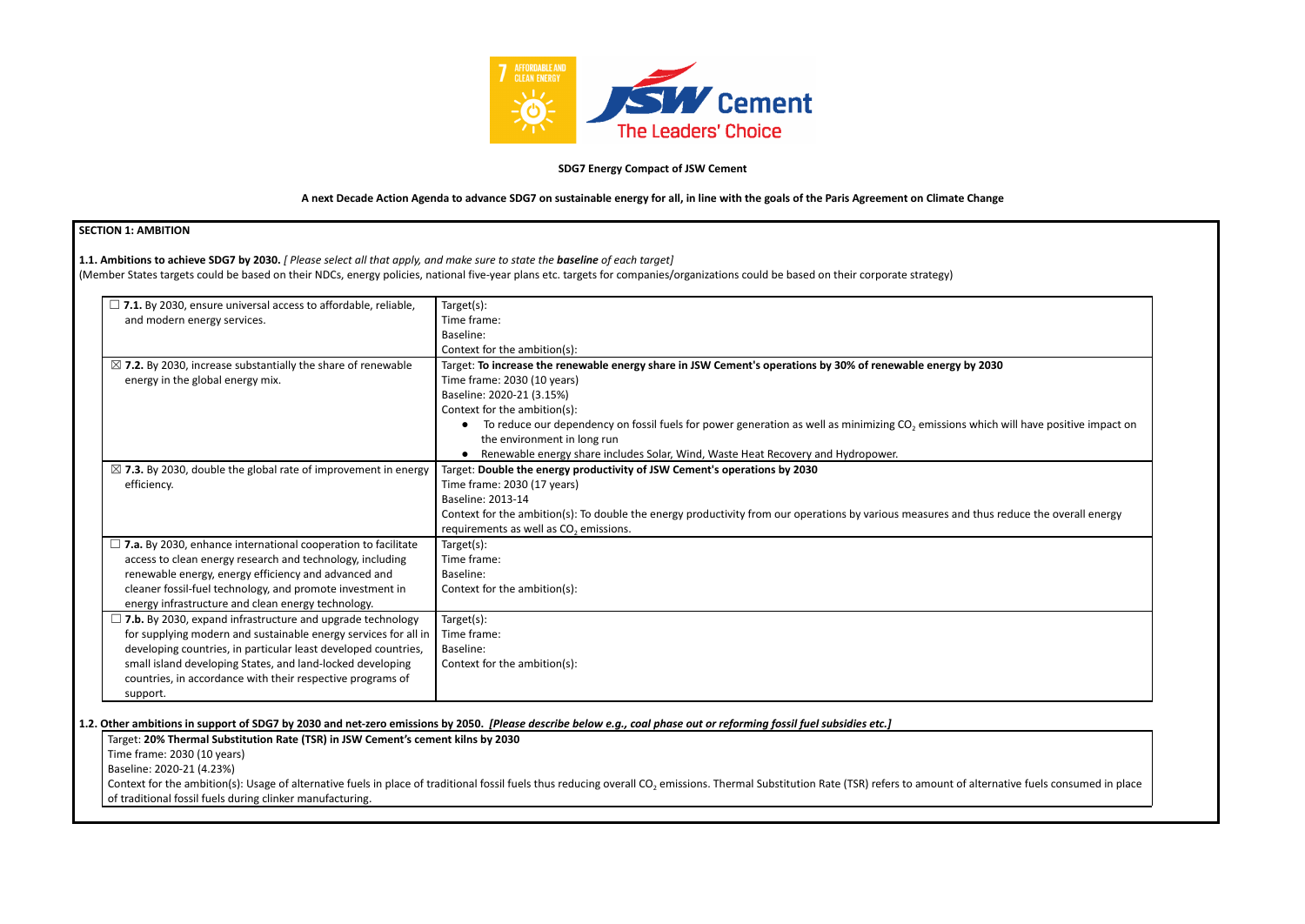**SECTION 2: ACTIONS TO ACHIEVE THE AMBITION**

2.1. Please add at least one key action for each of the elaborated ambition(s) from section 1. *[Please add rows as needed].*

*Start and end date Apr 2021 to Dec 2030*

| Description of action (please specify for which ambition from Section 1)                                                                              | Start a |
|-------------------------------------------------------------------------------------------------------------------------------------------------------|---------|
| 7.2 Target: To increase the renewable energy share in JSW Cement's operations by 30% by 2030                                                          | Apr 20  |
| Action: Install renewable energy sources such as solar, wind projects, purchase renewable power from open access, make power purchase agreements with |         |
| renewable energy suppliers, install of YWaste Heat Recovery Systems (WHRS)                                                                            |         |
| Description of action (please specify for which ambition from Section 1)                                                                              | Start a |
| 7.3 Target: Double the energy productivity of JSW Cement's operations by 2030                                                                         | Apr 20  |
| Action: Improve energy efficiency, optimize to reduce energy consumption, improve clinker factors and change in product mix                           |         |
| Description of action (please specify for which ambition from Section 1)                                                                              | Start a |
| 1.2 Target: 20% Thermal Substitution Rate (TSR) in JSW Cement's cement kilns by 2030                                                                  | Apr 20  |
| Action: Increase the usage of alternative fuels in clinker manufacturing                                                                              |         |

*Start and end date Apr 2021 to Dec 2030*

*Start and end date Apr 2021 to Dec 2030*

Y

# **SECTION 3: OUTCOMES**

3.1*.* Please add at least one measurable and time-based outcome for **each** of the actions from section 2. *[Please add rows as needed].*

| 4.2. [For countries only] In case support is required for the actions in section 2, please select from below and describe the required support and specify for which action.           |
|----------------------------------------------------------------------------------------------------------------------------------------------------------------------------------------|
| [Examples of support for Member States could include: Access to low-cost affordable debt through strategic de-risking instruments, capacity building in data collection; development c |
| energy transition pathways; technical assistance, etc.]                                                                                                                                |

| Outcome                                                                                                                                                        | Date     |
|----------------------------------------------------------------------------------------------------------------------------------------------------------------|----------|
| 7.2 Target: To increase the renewable energy share in JSW Cement's operations by 30% by 2030                                                                   | Dec 2030 |
| 7.3 Double the energy productivity of JSW Cement's operations by 2030                                                                                          |          |
| 1.2 Target: 20% Thermal Substitution Rate (TSR) in JSW Cement's cement kilns by 2030                                                                           |          |
| Outcomes:                                                                                                                                                      |          |
| Improved energy efficiency; reduced consumption of convention fossil fuels and transition to clean renewable energy sources; reduced CO <sub>2</sub> emissions |          |
|                                                                                                                                                                |          |
| Meets SDG 7: Affordable and clean energy   SDG 8: Decent work and economic growth   SDG 9: Industry, innovation and infrastructure                             |          |
|                                                                                                                                                                |          |

## **SECTION 4: REQUIRED RESOURCES AND SUPPORT**

4.1. Please specify required finance and investments for **each** of the actions in section 2.

*7.2 Target: To increase the renewable energy share in JSW Cement's operations by 30% by 2030*

*7.4 Double the energy productivity of JSW Cement's operations by 2030*

*1.2 Target: 20% Thermal Substitution Rate (TSR) in JSW Cement's cement kilns by 2030*

Finance required for *implementation of WHRS, pre-processing platforms; subsidy for renewable energy (RE) Installations*

Technical support required for *knowledge sharing in pre-processing facilities, new technologies of RE generation, capacity building*

Policy support required for carbon pricing, classification of WHRS as renewable energy, and availability of alternative fuels at affordable costs



|  | . |  |
|--|---|--|
|  |   |  |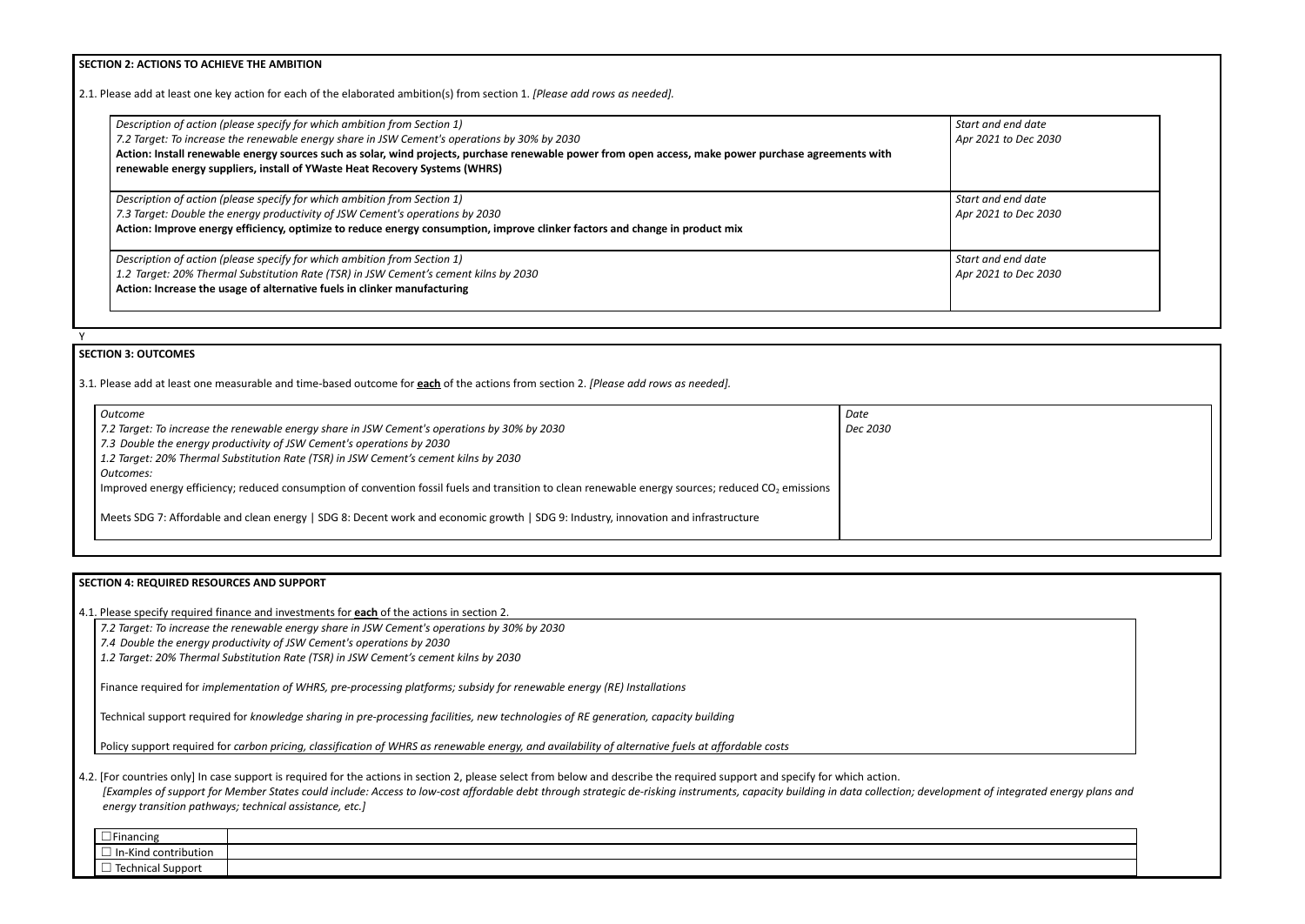## **SECTION 5: IMPACT**

5.1. Countries planned for implementation including number of people potentially impacted.

India

5.2. Alignment with the 2030 Agenda for Sustainable Development – Please describe how **each** of the actions from section 2 impact advancing the SDGs by 2030. *[up to 500 words, please upload supporting strategy documents as needed]*

5.3. Alignment with Paris Agreement and net-zero by 2050 - Please describe how each of the actions from section 2 align with the Paris Agreement and national NDCs (if applicable) and su *[up to 500 words, please upload supporting strategy documents as needed]*

The targets will help achieve SDG 7: Affordable and clean energy | SDG 8: Decent work and economic growth | SDG 9: Industry, innovation and infrastructure

Will help India meet its Nationally Determined Contribution at the CoP21 Paris Agreement:

- Achieve 40% share of non-fossil-fuel based installed power generation capacity by 2030
- Reduce its share of emissions intensity of its GDP by 33-35% over 2005 levels by 2030

I. Stepping up ambition and accelerating action - Increase contribution of and accelerate the implementation of the SDG7 targets in support of the 2030 Agenda for Sustainable Developm I. 1. Does the Energy Compact strengthen and/or add a target, commitment, policy, action related to SDG7 and its linkages to the other SDGs that results in a higher cumulative impact ☐Yes ☒No

#### **SECTION 6: MONITORING AND REPORTING**

6.1. Please describe how you intend to track the progress of the proposed outcomes in section 3. Please also describe if you intend to use other existing reporting frameworks to track pro

I.3. Does the Energy Compact consider inclusion of key priority issues towards achieving SDG7 by 2030 and the net-zero emission goal of the Paris Agreement by 2050 - as defied by la *outcome of the Technical Working Groups?* ☒Yes ☐No

II. Alignment with the 2030 agenda on Sustainable Development Goals - Ensure coherence and alignment with SDG implementation plans and strategies by 2030 as well as national deve

II.1. Has the Energy Compact considered enabling actions of SDG7 to reach the other sustainable development goals by 2030?  $\boxtimes$  Yes  $\Box$  No

II.2. Does the Energy Compact align with national, sectoral, and/or sub-national sustainable development strategies/plans, including SDG implementation plans/roadmaps?  $\boxtimes$ Yes  $\Box$ 

Yearly reporting like Sustainability Report , Renewable Energy (RE) 100, Energy Productivity (EP) 100, Electric Vehicle (EV) 100 etc.

#### **SECTION 7: GUIDING PRINCIPLES CHECK LIST**

Please use the checklist below to validate that the proposed Energy Compact is aligned with the guiding principles.

*I.2. Does the Energy Compact increase the geographical and/or sectoral coverage of SDG7 related efforts?* ☒Yes ☐No

*II.3. Has the Energy Compact considered a timeframe in line with the Decade of Action?* ☒Yes ☐No

III. Alignment with Paris Agreement and net-zero by 2050 - Ensure coherence and alignment with the Nationally Determined Contributions, long term net zero emission strategies.

| upport the net-zero emissions by 2050.      |
|---------------------------------------------|
|                                             |
|                                             |
|                                             |
|                                             |
|                                             |
|                                             |
| gress on the proposed outcomes.             |
|                                             |
|                                             |
|                                             |
|                                             |
|                                             |
| nent for Paris Agreement                    |
| ct compared to existing frameworks?         |
|                                             |
|                                             |
| test global analysis and data including the |
|                                             |
| elopment plans and priorities.              |
|                                             |
| No                                          |
|                                             |
|                                             |
|                                             |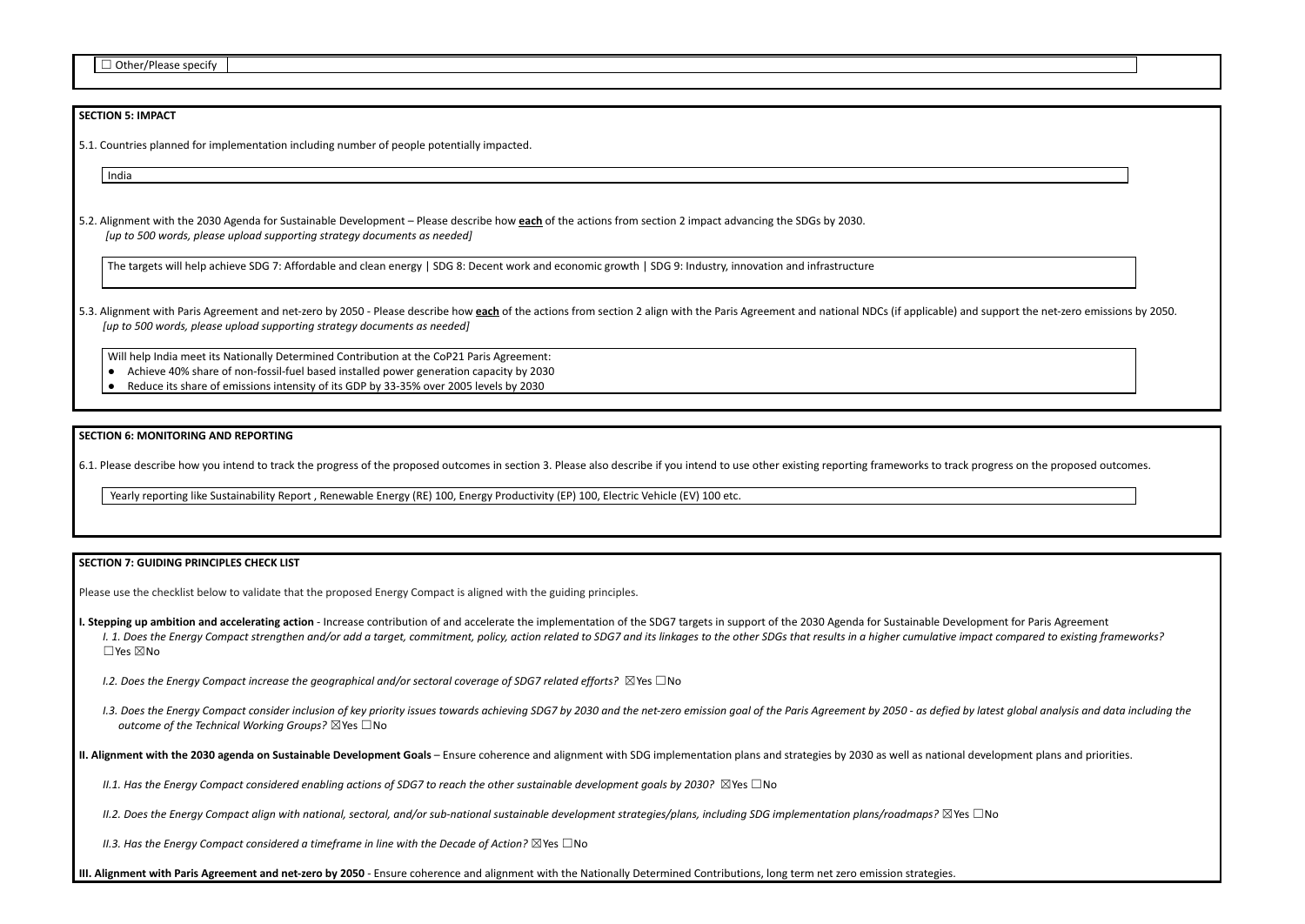III.1. Has the Energy Compact considered a timeframe in line with the net-zero goal of the Paris Agreement by 2050?  $\boxtimes$  Yes  $\Box$  No

*III.2. Has the Energy Compact considered energy-related targets and information in the updated/enhanced NDCs?* ☒Yes ☐No

III.3. Has the Energy Compact considered alignment with reaching the net-zero emissions goal set by many countries by 2050?  $\boxtimes$  Yes  $\Box$  No

IV. Leaving no one behind, strengthening inclusion, interlinkages, and synergies - Enabling the achievement of SDGs and just transition by reflecting interlinkages with other SDGs.

*IV.1. Does the Energy Compact include socio-economic impacts of measures being considered?* ☐Yes ☐No

*IV.2. Does the Energy Compact identify steps towards an inclusive, just energy transition?* ☒Yes ☐No

IV.3. Does the Energy Compact consider measures that address the needs of the most vulnerable groups (e.g. those impacted the most by energy transitions, lack of energy access)?  $\Box$  Yes  $\Box$  No

V. Feasibility and Robustness - Commitments and measures are technically sound, feasible, and verifiable based a set of objectives with specific performance indicators, baselines, targets and data sources as needed.

V.1. Is the information included in the Energy Compact based on updated quality data and sectoral assessments, with clear and transparent methodologies related to the proposed measures?  $\boxtimes$  Yes  $\Box$  No

V.2. Has the Energy Compact considered inclusion of a set of SMART (specific, measurable, achievable, resource-based and time based) objectives?  $\boxtimes$  Yes  $\Box$  No

V.3. Has the Energy Compact considered issues related to means of implementation to ensure feasibility of measures proposed (e.g. cost and financing strategy, technical assistant needs and partnerships, policy and regulato *gaps, data and technology)?* □Yes □No

### **SECTION 8: ENERGY COMPACT GENERAL INFORMATION**

8.1. Title/name of the Energy Compact

### JSW CEMENT LIMITED

8.2. Lead entity name (for joint Energy Compacts please list all parties and include, in parenthesis, its entity type, using entity type from below)

JSW CEMENT LIMITED

8.3. Lead entity type

| J Government                               | $\Box$ Local/Regional Government        | $\Box$ Multilateral body /Intergov  |
|--------------------------------------------|-----------------------------------------|-------------------------------------|
| $\Box$ Non-Governmental Organization (NGO) | $\Box$ Civil Society organization/Youth | $\Box$ Academic Institution / Scien |
| $\boxtimes$ Private Sector                 | $\Box$ Philanthropic Organization       | $\Box$ Other relevant actor         |

### 8.4. Contact Information

MANOJ KUMAR RUSTAGI, SENIOR VICE PRESIDENT , EMAIL - [MANOJ.RUSTAGI@JSW.IN](mailto:MANOJ.RUSTAGI@JSW.IN)

8.5. Please select the geographical coverage of the Energy Compact

☐Africa ☒Asia and Pacific ☐Europe ☐Latin America and Caribbean ☐North America ☐West Asia ☐Global

8.6. Please select the Energy Compact thematic focus area(s)

☐ Energy Access ☒ Energy Transition ☐ Enabling SDGs through inclusive just Energy Transitions ☐ Innovation, Technology and Data ☐ Finance and Investment.

ernmental Organization

ntific Community